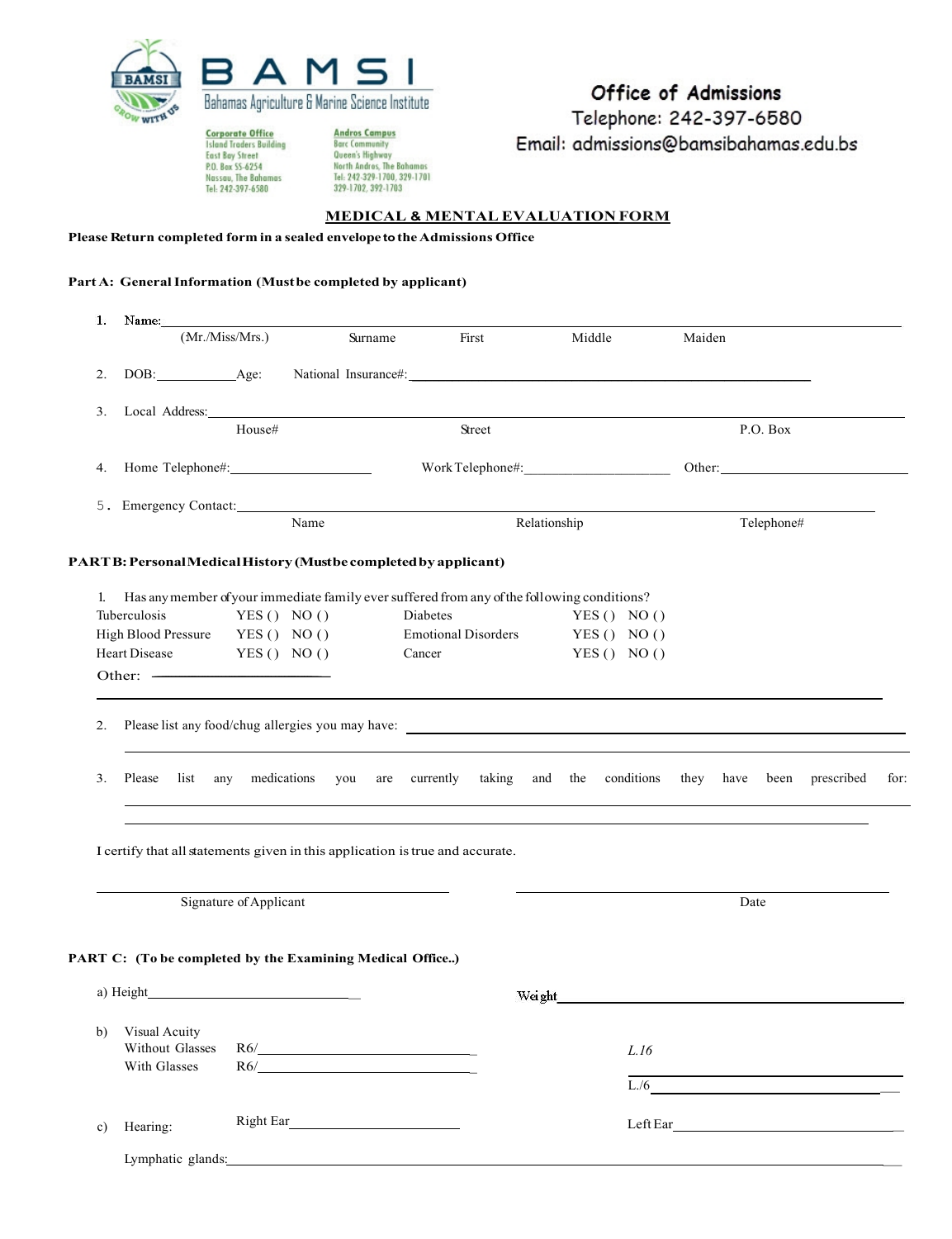|                | Pulse:      |                                                                                                                                                                                                                                | and the state of the state of the state of the state of the state of the state of the state of the state of the |                              |                                                                                                                                                                                                                                |                              |  |  |  |
|----------------|-------------|--------------------------------------------------------------------------------------------------------------------------------------------------------------------------------------------------------------------------------|-----------------------------------------------------------------------------------------------------------------|------------------------------|--------------------------------------------------------------------------------------------------------------------------------------------------------------------------------------------------------------------------------|------------------------------|--|--|--|
|                |             |                                                                                                                                                                                                                                |                                                                                                                 |                              |                                                                                                                                                                                                                                |                              |  |  |  |
|                |             |                                                                                                                                                                                                                                |                                                                                                                 |                              |                                                                                                                                                                                                                                |                              |  |  |  |
|                |             |                                                                                                                                                                                                                                |                                                                                                                 |                              | X-Ray Chest (only if recommended): <a>&gt;<br/>,我们也不会有什么。""我们的人,我们也不会有什么?""我们的人,我们也不会有什么?""我们的人,我们也不会有什么?""我们的人,我们也不会有什么?""我们的人</a>                                                                                            |                              |  |  |  |
| f)             |             |                                                                                                                                                                                                                                |                                                                                                                 |                              | Abdomen and the contract of the contract of the contract of the contract of the contract of the contract of the contract of the contract of the contract of the contract of the contract of the contract of the contract of th |                              |  |  |  |
|                |             | Spleen and the state of the state of the state of the state of the state of the state of the state of the state of the state of the state of the state of the state of the state of the state of the state of the state of the |                                                                                                                 |                              |                                                                                                                                                                                                                                |                              |  |  |  |
| g)<br>h)       |             |                                                                                                                                                                                                                                |                                                                                                                 |                              |                                                                                                                                                                                                                                |                              |  |  |  |
| $\overline{1}$ |             | Any observable physical defects in addition to general record of observation<br>Is the student on any treatment?<br>If any, please specify $\overline{\phantom{a}}$                                                            |                                                                                                                 |                              |                                                                                                                                                                                                                                |                              |  |  |  |
| $\overline{1}$ |             | Any other observation of importance                                                                                                                                                                                            |                                                                                                                 |                              | ,我们也不会有什么。""我们的人,我们也不会有什么?""我们的人,我们也不会有什么?""我们的人,我们也不会有什么?""我们的人,我们也不会有什么?""我们的人                                                                                                                                               |                              |  |  |  |
| 1.             |             | PART D: To be completed by your personal physician                                                                                                                                                                             | Please tick if normal; if abnormal please state problem(s) in space provided:<br>Heart                          |                              | Skin                                                                                                                                                                                                                           |                              |  |  |  |
| Eyes           | Vascular    | $\mathbf{o}$<br>$\mathbf{o}$                                                                                                                                                                                                   | Lungs                                                                                                           | $\mathbf{O}$<br>$\mathbf{o}$ | Muscular/Skeletal                                                                                                                                                                                                              | $\mathbf{o}$<br>$\mathbf{o}$ |  |  |  |
|                | Mouth       | $\mathbf{o}$                                                                                                                                                                                                                   | <b>Breasts</b>                                                                                                  | $\mathbf{o}$                 | Nutrition                                                                                                                                                                                                                      | $\mathbf{o}$                 |  |  |  |
|                | Abdomen     | $\mathbf{o}$                                                                                                                                                                                                                   | Neurological                                                                                                    | $\mathbf{o}$                 | Thyroid                                                                                                                                                                                                                        | $\mathbf{o}$                 |  |  |  |
|                | Genitalia   | $\mathbf{o}$                                                                                                                                                                                                                   | Spine                                                                                                           | $\Omega$                     | Chest                                                                                                                                                                                                                          | $\mathbf{o}$                 |  |  |  |
| Rectal         |             | $\mathbf{o}$                                                                                                                                                                                                                   | Stool                                                                                                           | $\Omega$                     | Behavior                                                                                                                                                                                                                       | $\mathbf{o}$                 |  |  |  |
|                | Temperature | $\mathbf 0$                                                                                                                                                                                                                    |                                                                                                                 |                              |                                                                                                                                                                                                                                |                              |  |  |  |
|                |             |                                                                                                                                                                                                                                |                                                                                                                 |                              | Problems:                                                                                                                                                                                                                      |                              |  |  |  |
|                |             |                                                                                                                                                                                                                                |                                                                                                                 |                              |                                                                                                                                                                                                                                |                              |  |  |  |
| 2.             |             |                                                                                                                                                                                                                                |                                                                                                                 |                              | Please Note: All students must present evidence of a completed D.T. Booster given within the last five (5) years                                                                                                               |                              |  |  |  |
| 3.             |             |                                                                                                                                                                                                                                |                                                                                                                 |                              | Assessment:                                                                                                                                                                                                                    |                              |  |  |  |
| 4.             |             | Mantoux-Date Given:                                                                                                                                                                                                            |                                                                                                                 |                              |                                                                                                                                                                                                                                |                              |  |  |  |
| 5.             |             |                                                                                                                                                                                                                                |                                                                                                                 |                              |                                                                                                                                                                                                                                |                              |  |  |  |
|                |             |                                                                                                                                                                                                                                |                                                                                                                 | dd/mm/yy                     |                                                                                                                                                                                                                                | dd/mm/yy                     |  |  |  |
| 6.             |             |                                                                                                                                                                                                                                | dd/mm/yy                                                                                                        |                              |                                                                                                                                                                                                                                | dd/mm/yy                     |  |  |  |
| 7.             |             |                                                                                                                                                                                                                                | Last D.T. Booster:                                                                                              |                              |                                                                                                                                                                                                                                |                              |  |  |  |
|                |             |                                                                                                                                                                                                                                | dd/mm/yy                                                                                                        |                              |                                                                                                                                                                                                                                | dd/mm/yy                     |  |  |  |
|                |             |                                                                                                                                                                                                                                |                                                                                                                 |                              |                                                                                                                                                                                                                                |                              |  |  |  |
| 8.             |             |                                                                                                                                                                                                                                | dd/mm/yy                                                                                                        |                              |                                                                                                                                                                                                                                | dd/mm/yy                     |  |  |  |
|                |             |                                                                                                                                                                                                                                |                                                                                                                 |                              |                                                                                                                                                                                                                                |                              |  |  |  |